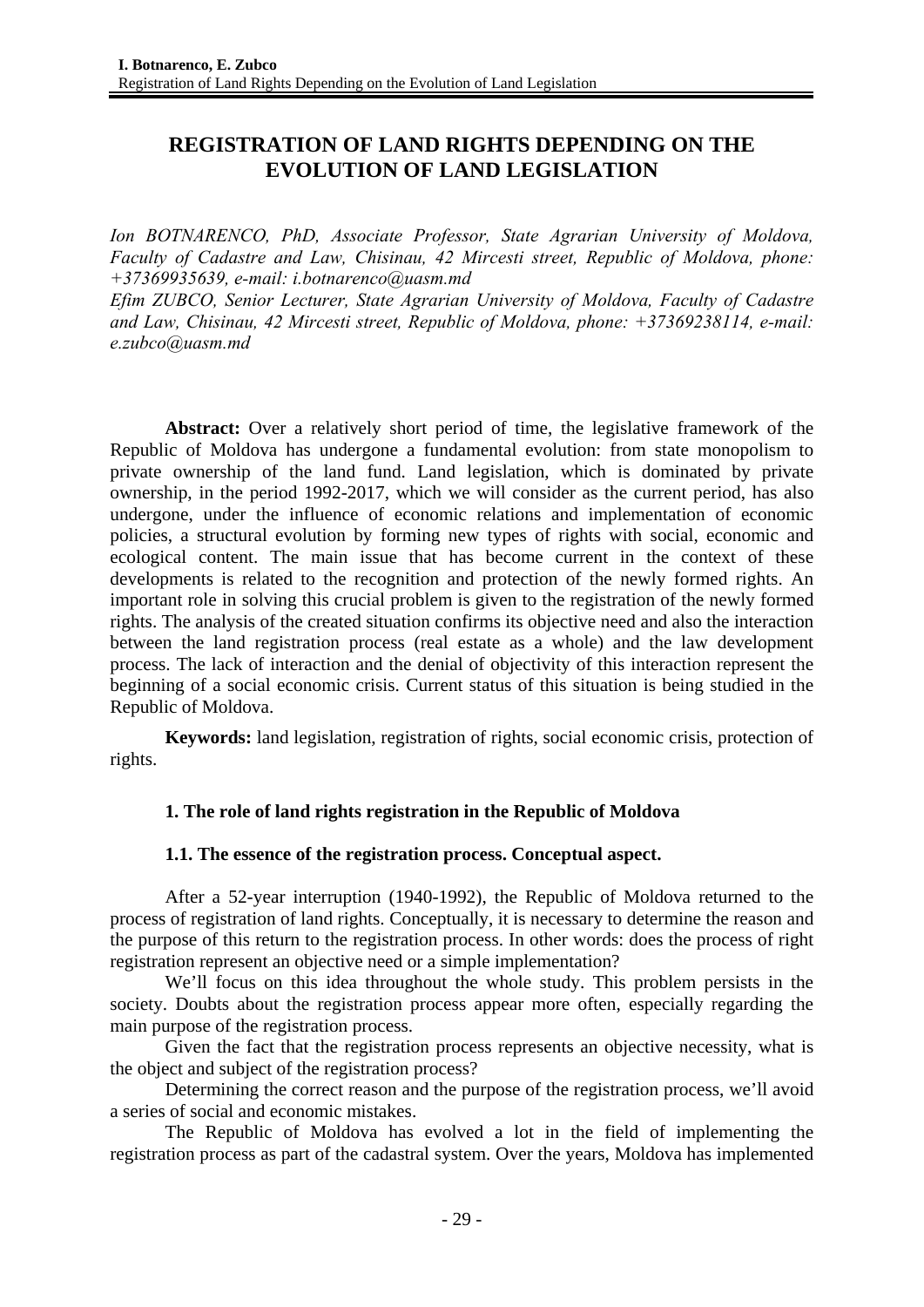the Real Estate Register. The results of implementing this Register were defined by private ownership of land in our country and market economic relations.

Does this mean that the registration process has achieved its purpose? Not yet.

At the same time, mistakes were made in the process of implementing the Register. By definition, the Real Estate Register is focused on the land and less on the land rights. This error in turn caused the emergence of the law on Real Estate Formation, but not of land rights.

In this context, conceptually, the policy on real estate (land) formation and registration is more oriented to the physical aspect of the estate but not to legal one.

We can conclude that the registration process in the Republic of Moldova is already being attacked by these errors.

At present, the Republic of Moldova is at a new stage in the development of social and economic relations, when legal relations are increasingly responding to the needs of society. The lack of a mechanism to protect the new rights in such a situation has a profoundly negative impact.



**Fig. 1. Conceptual structure of the Register** 

Source: elaborated by the author

#### **1.2. Topic and object of study**

This study is devoted to the analysis of social and economic land relations in the Republic of Moldova in the post - privatization period and at the same time to the development of land legislation as a derivative of land relations.

The post-privatization period in the study will be recognized beginning with the completion of implementing the ownership of agricultural land, of plots afferent to the individual houses and of the land parcels afferent to the privatized constructions according to the Privatization Program until the present day.

What are the peculiarities of this period related to social and economic development viewed from the perspective of the topic and object of the study?

The Land Code (LPRM 828/1991) is one of the first laws of the Republic of Moldova adopted under the conditions and with the purpose of reforming the social and economic relations.

It is obvious that the Land Code content reflects a necessity of the respective period of time, the years 1990-2000. The main purpose of the Land Code is highlighted as a red line throughout its whole content - *the privatization of land and implementation of market economic (land) relations.* 

Taking into consideration its main purpose, we identified on the basis of the Land Code (LPRM 828/1991) three important issues that have been achieved: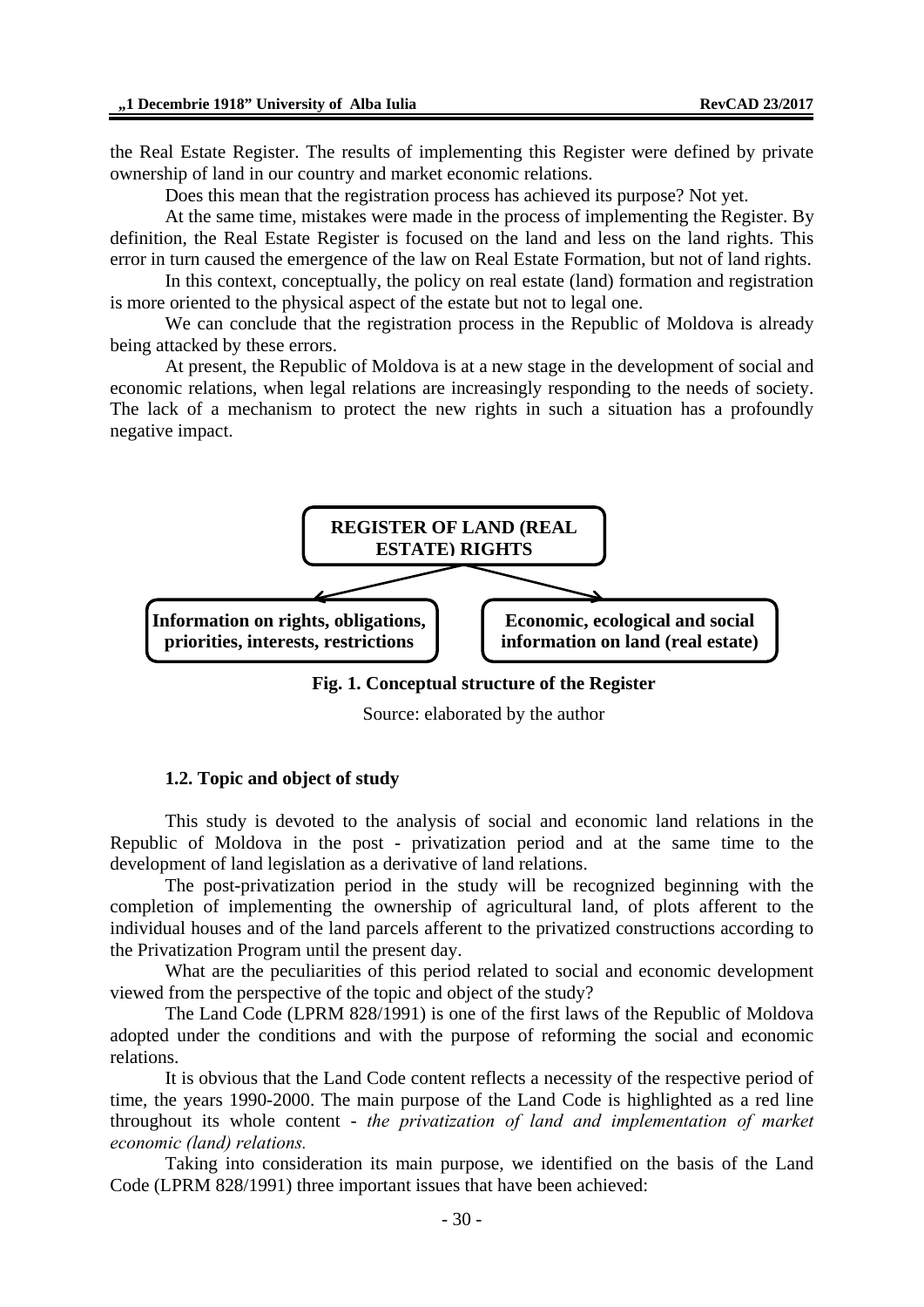- *formation and obtainment of the land ownership rights;*
- *setting the physical boundaries of the property right acquired under the law on the ground;*
- *registration of the land ownership rights and thereby the enforcement of the property protection mechanism.*

The implementation of these three important issues meant the creation of premises and the opening of *the way to solving* a conceptual social and economic reformatory problem *- the implementation of the market economic relations in the rural area.* 

Obviously, in order to solve these problems and to organize and mobilize the society, a number of regulations and instructions were developed based on the Land Code. As a result, the equivalent and value land shares were estimated, the legal documents were elaborated and handed, the program "Pamant" was implemented, etc.

Over time, it became obvious that making land owners from peasants is not enough to reach a high level of living. The organization of private ownership in organizational and legal forms has become an objective necessity.

The agricultural enterprises based on state ownership of land (Kolkhoz, Sovkhoz) and other forms of organization that prevailed at the stage of approval of the Land Code in force were liquidated, being replaced by new organizational-legal forms:

- limited liability companies (Ltd);
- agricultural production cooperatives (APC);
- agricultural farms (AF);
- joint stock companies (JSC).

The three important activities (issues), which aimed at creating the conditions for the transition (transition period) to market land relations were already implemented in the years 2008 - 2010. Based on the undertaken activities, the owner and the private property were reborn and a new stage of the rural economic relations has begun.

It is necessary to note that the Land Code (LPRM 828/1991) **didn't go beyond** the accomplishment of these three important issues of transition to market economic relations. The Land Code (LPRM 828/1991) was exhausted already in 2008-2010 and another new one didn't exist up to the present.

In other words, from the point of view of land law relations, the Republic of Moldova experiences other new conditions. At the same time, the legislative framework regulating the new economic relations of the next stage (second stage) has not been developed.

The attempts to modify the existing Land Code and bring it to a format that would meet current social and economic requirements suffered a failure from the very beginning.

As a result, we have the private owner, private property, land market, adequate institutions, banking (credit) system, insurance, etc. But we do not have the legal framework regulating land relations under the conditions of market land relations.

Most part of the society is already convinced of the need to develop a new legislative framework appropriate to new land relations.

### **1.3. The purpose of study, materials and methods**

It was already mentioned that the studied period is the post-privatization period.

Thus, the main (general) directions that are not developed (or poorly developed) in the Land Code (LPRM 828/1991) and therefore motivate the need for the development of a new Land Code, are the following: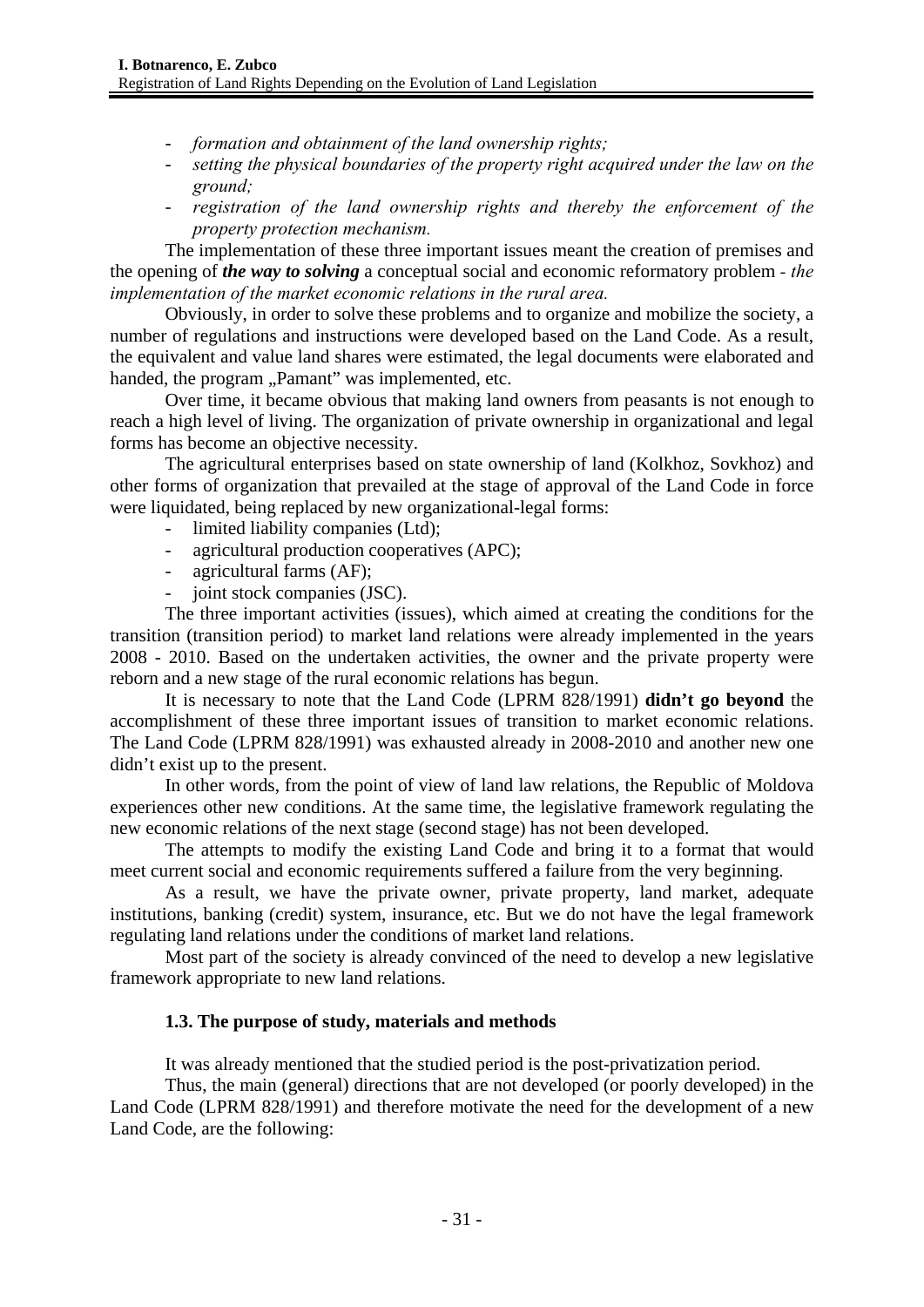*The First Direction*, private land ownership and the way private property is used exceed the existing legal framework and require a new approach to the object of rural (land) economic relations. It is necessary to identify that segment of the object of economic relations, which will be directly affected by the right.

Explaining the object of land economic relations using such general economic notions as "rational use", "sustainability", etc. ultimately results in non-compliance with the rule of law;

*The Second Direction.* The spectrum of rights, obligations, restrictions, interests, priorities in the context of market economic relations is much higher (larger) than the one stipulated in the Land Code (LPRM 828/1991). The clarity of the object, which will be affected by the rule of law is one of the basic conditions for the new project;

*For example:* high quality land and poorly productive land will be affected by different rules of law. The obligations of landowners in the sanitary areas will different from other types of land. It is necessary to respect the interests of obtainment of land rights;

*The Third Direction* One of the main priorities (main purposes) of the registration process is the protection of all rights, interests, priorities and monitoring of obligations, restrictions, etc. The necessity to protect the rights and to monitor the obligations, the restrictions on land requires to give a new aspect to the cadastral registration process in the Republic of Moldova.

 One of the basic principles of cadastre (especially of the Cadastral Register) in the EU countries is the protection of land right. The implementation of cadastre as a mechanism for right protection is important in the context of new land relations;

*The Fourth Direction.* In the Republic of Moldova, the implementation of the Land Code (LPRM 828/1991) led to an excessive fragmentation of agricultural land. One of the basic principles of the process regulating land economic relations in the content of the new legislative framework - the Land Code project - will be the creation of favourable conditions for the consolidation of agricultural lands;

*The Fifth Direction* An unresolved problem in land relations still rests "the procedure for changing land use categories". The existing legislative framework includes rules that go beyond constitutional land ownership. These rules are hidden behind the slogan of "social interests". In reality, these rules create barriers to the implementation of property rights.

*The Sixth Direction* In order to implement the new legislative framework, it is necessary to create an environment of social economic stability in rural areas which, by regulating the economic (land) relations, will also have a significant influence on the demographic situation. It is necessary to recognize that namely the new economic-land relations have destabilized the demographic situation in rural areas.

### **2. The evolution of rights and objectivity of the registration process**

#### **2.1 Rights, obligations, restrictions, priorities, interests**

**The right to property.** In most countries, the Land Code is the basic law regulating the economic-land relations. This practice is also accepted in the Republic of Moldova.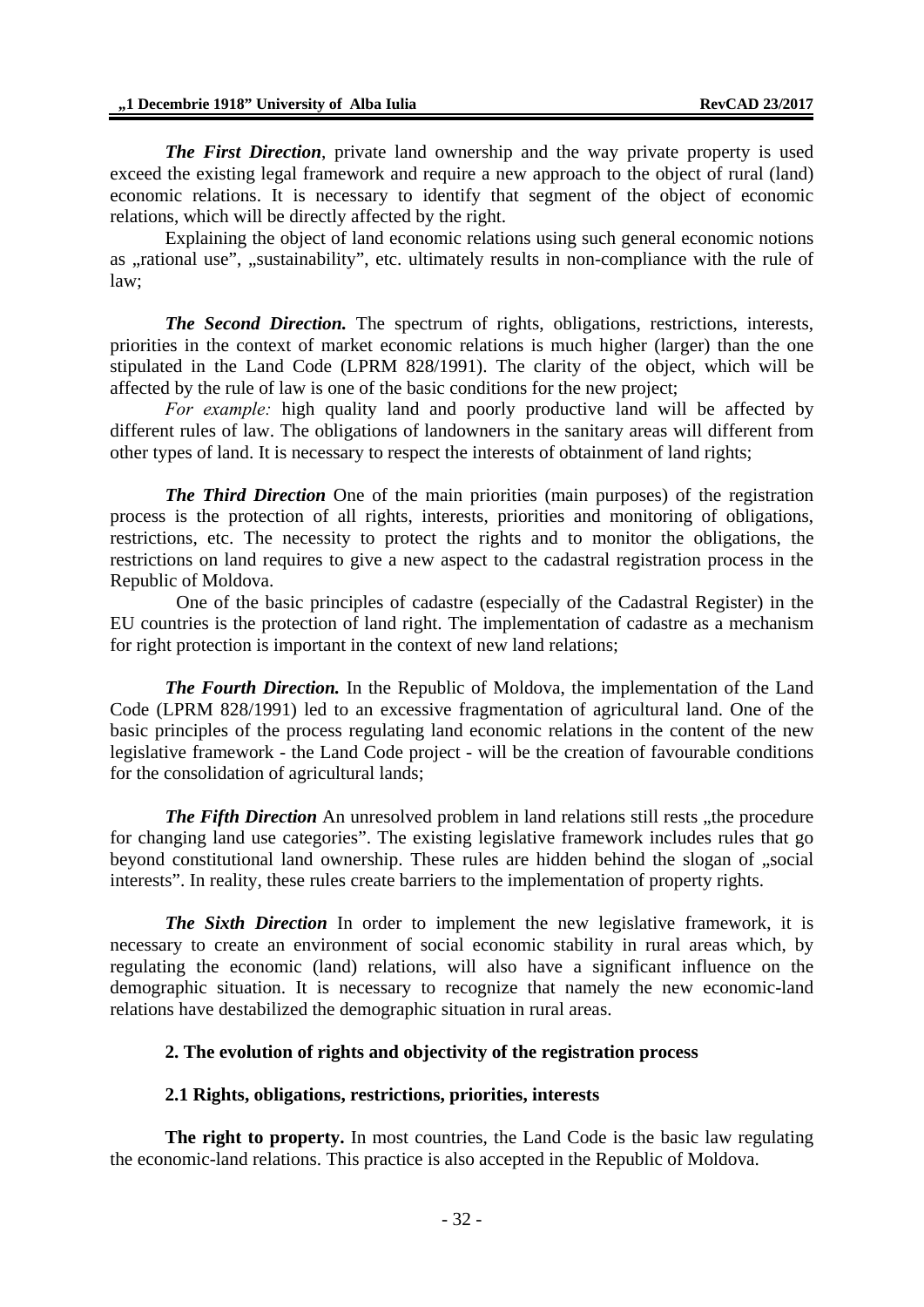The scenario of land ownership rights formation in the Republic of Moldova was the following:

- *declaring the right to property and the issuance of legal documents (first of all the provisional documents then the basic ones);*
- *establishing the limits of land rights on the ground and thus establishing the borders;*
- *registration of property rights for the purpose of rights protection.*
- These three stages of rights formation are specific only to land.

The existence of land boundaries in the process of identifying the rights on the ground formulates different features of land law: landmarks, coordination with adjacent owners, registration in the register, peculiarities of the legal document (cadastral plan), etc.

**The right of use.** The lease will be the most widespread right to use. Lease relations in the Republic of Moldova are regulated by a special law but are subject to the Land Code. The registration of lease rights has its peculiarities in Moldova. Thus, the lease for a period of up to 3 years is registered in a special register maintained by the mayoralty.

At the same time, the experience proved that the registration of the lease (use) rights for up to three years within the mayoralty still rests an ungrounded decision. It was carried out in order to solve (simplify) the process of rights protection through registration, while the municipalities, which were not endowed with the necessary potential, have transformed this important action of rights protection into a formality, an action without a positive effect.

The attempt to substitute the Real Estate Register by another mechanism has reduced the credibility of the registration process.

**Superficie.** The necessity to apply superficies as a right of use emerged immediately after the privatization of constructions according to the Privatization Program. Privatizing the constructions, the parties not intentionally but omitted from the process the land that then created a situation of conflict for many years.

Obviously, the most applicable form of solving the problem was the implementation of superficies.

The essence of superficies is to acquire a right to land for the purpose of exploiting a construction or even building a new facility. Inevitably, under such circumstances, there is a need of limiting the land included in the superficies and of its registration.

**Servitude** has so far remained in the framework of land relations a very necessary right to use but poorly implemented. The construction and rational exploitation of various technical public utilities is impossible without implementing the right of servitude. Most of the land within the localities is either public property of the territorial administrative units or private property.

The owners of technical-municipal utilities can normally construct or exploit the respective pipes only by applying the right of use (servitude) to the respective land.

**The land use right,** in the framework of new land relations, remains as a right to manage the land exploitation process by a juridical or legal person on behalf of the owner or empowered by the respective state or local public authorities.

The issue mostly concerns the public land ownership: the creation of enterprises (starting public enterprises); the right to found, use and manage land. All these issues are current in the content of present land relations.

Some features of the land use rights also arise from the category of "abandoned land". Obviously, these lands need to be managed (rationally used) for a certain period of time. Who will have these rights?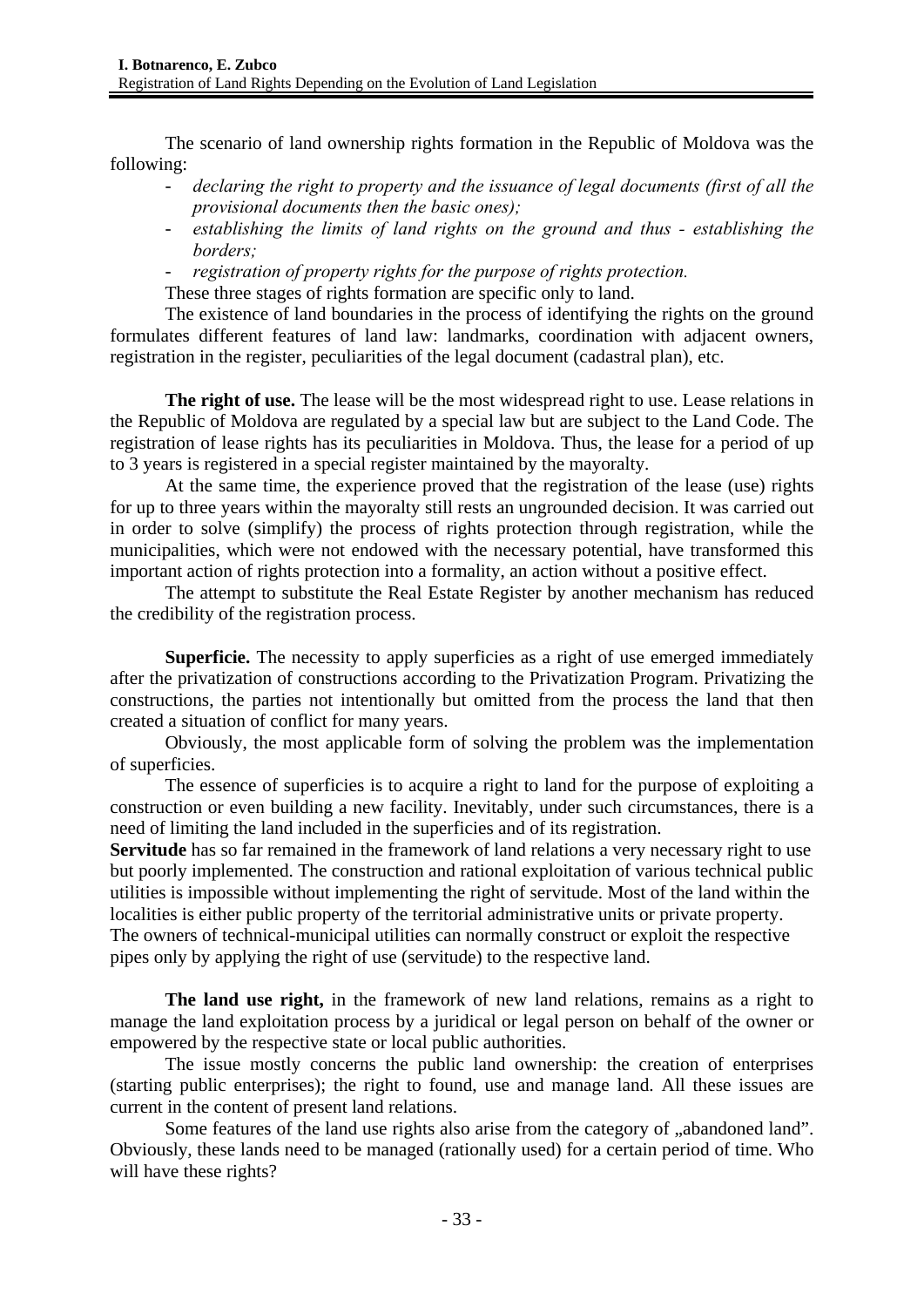The need for private land management is also a current issue.

**Priority right on land.** Within the present land relations (relations), the pre-emption right to land concern:

- the land afferent to the privatized constructions;
- adjacent land;
- common property land;
- land destined for the construction of individual houses.

Under pre-emption conditions:

- the owner of the privatized construction will have the priority to acquire the land afferent to the construction;
- the neighbour will have priority to purchase the adjacent land;
- the members of common property will have priority to the alienation of the land by co-owners;
- the young families will have priority to acquire the right to land parcel for the construction of the individual house.

In order to solve public interests, the local public authority also has the pre-emption right.

**Restricted land rights.** Under current conditions of exploitation of land resources (especially agricultural land), the establishment of some restrictions represents both a social and economic-ecological need.

*High quality land.* One of the most widespread restrictions relates to high-quality land. Thus, , it is forbidden to use high quality land for other than agricultural purposes". This restriction does not require strong arguments. It is a problem of society as a whole.

*Limiting activities in the sanitary protection areas* has an ecological social content. Such restrictions are applied in the areas of rivers, drainage basins, along the roads (highways) of high category.

*Limiting the maximum area of ownership right to agricultural land.* Based on the world experience, most countries, especially where agriculture is dominant set limits to the maximum area of agricultural land owned by an owner.

The situation in the rural area of the Republic of Moldova, as already mentioned in the chapter , general provisions", is still complicated. Population dynamics is in a constant decline. Urgent measures are required, one of which could be to restrict the maximum area of agricultural land for an owner and thus to give the possibility to a large number of citizens to set up agricultural enterprises. Thus, it is proposed that the maximum area owned by a citizen should not exceed 300 hectares. The practice of limiting the maximum area of agricultural land is implemented in many EU countries.

*Limiting foreigners acquiring property rights on agricultural land.* Such restrictions exist in all EU countries. The EU does not allow to acquire property rights on agricultural land to citizens from non-EU countries.

For the sustainable use of land resources, there is a number of ecological restrictions. Thus, restrictions are established on the use of land in the sanitary protection areas, protected areas, green areas, etc.

These restrictions should be registered and brought to the attention of owners. It is obvious that if the owner does not know the content of the restriction he will not respect it.

**The obligations of the subject of land relations.** Property rights and other land rights are accompanied by the respective obligations.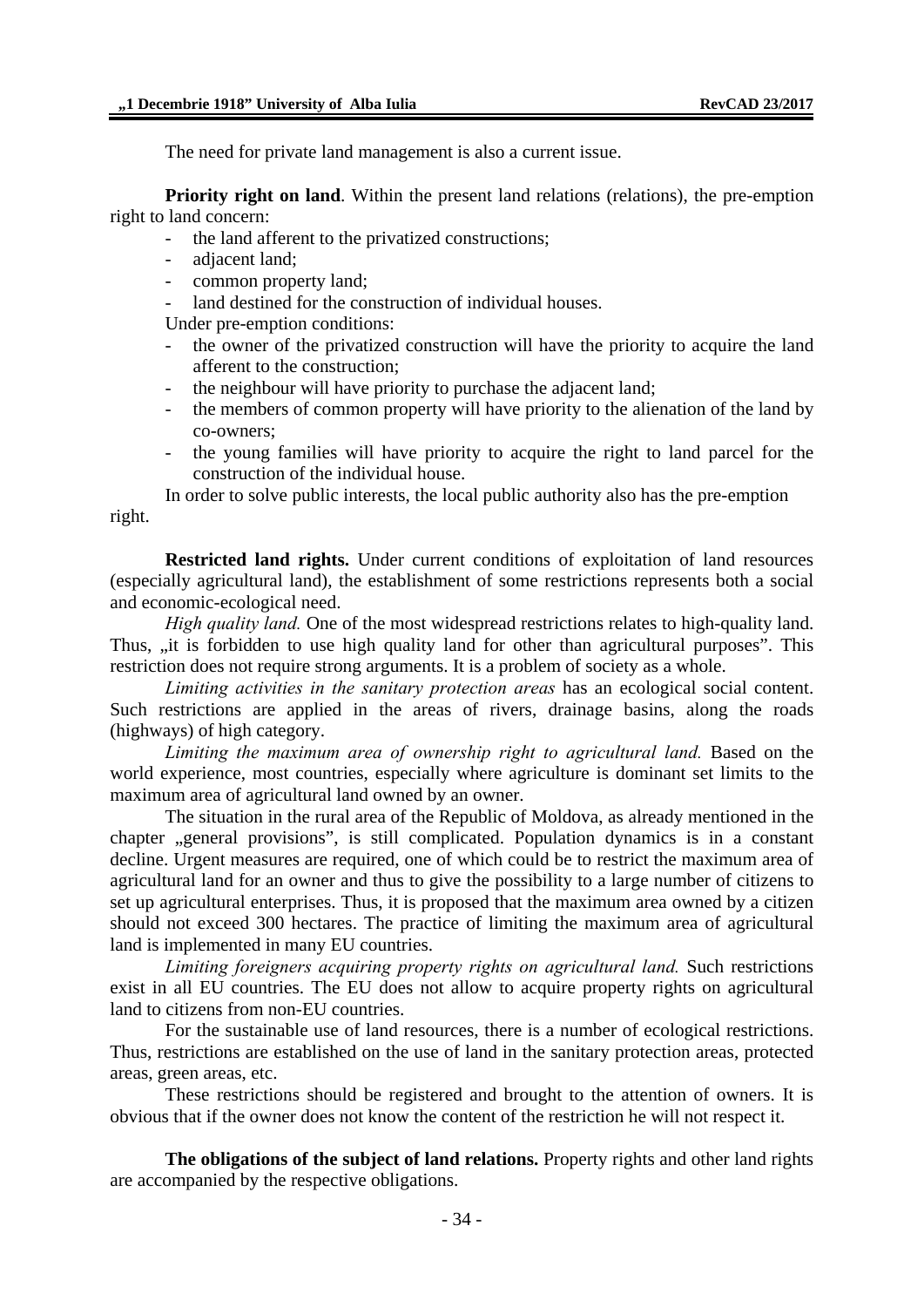*Obligations on irrigated or drained law.* Along with the excessive land fragmentation it became necessary to observe some obligations in the land use process.

These obligations stem from the peculiarities of land irrigation. Thus, the owners, in order to use the irrigation system rationally, will agree to respect the composition of crops and the irrigation period. Under tangible conditions, they will agree to modify the shape of land parcel for the rational use of the irrigation system (drainage).

*Discovering the fertile layer of soil*. It is a measure observed in all countries based on the non-measurable value of fertile agricultural land. We can also refer here to the payment of compensations for the losses in the agricultural sector (s) because of the exclusion of the land parcels from the agricultural circuit.

*Land tax.* The payment of land tax remains a fundamental obligation of landowners.

### **2.2 Protection of land rights**

Once the land law emerged, it necessarily requires certain protective measures. Penalty measures for failure to comply with the legislative framework are on second place. World experience has historically demonstrated (for thousands of years) the role and necessity of the land rights registration process for the purpose of their protection (rights).

The experience of the Republic of Moldova in the context of the Land Code **(LPRM 828/1991)** proves that the most serious and largest number of violations of land rights during the period 1992-2017 took place within the land in public property of the state or of the territorial administrative units because of two reasons:

- the lack of registration in the real estate register;
- the lack of owner's responsibility towards the land in public property.

There is still the misconception regarding the land in public property: our land, the land of all, the land of none.

### **2.3. Land consolidation**

**Objective necessity**. Along with other problems of current agriculture, one of the most important is the problem of agricultural land consolidation. The importance of land consolidation compared to other issues is manifested by the creation of: optimal land parcel sizes and as a result of spatial conditions for the implementation of modern technology, advanced technologies, for the spatial land use planning as a whole.



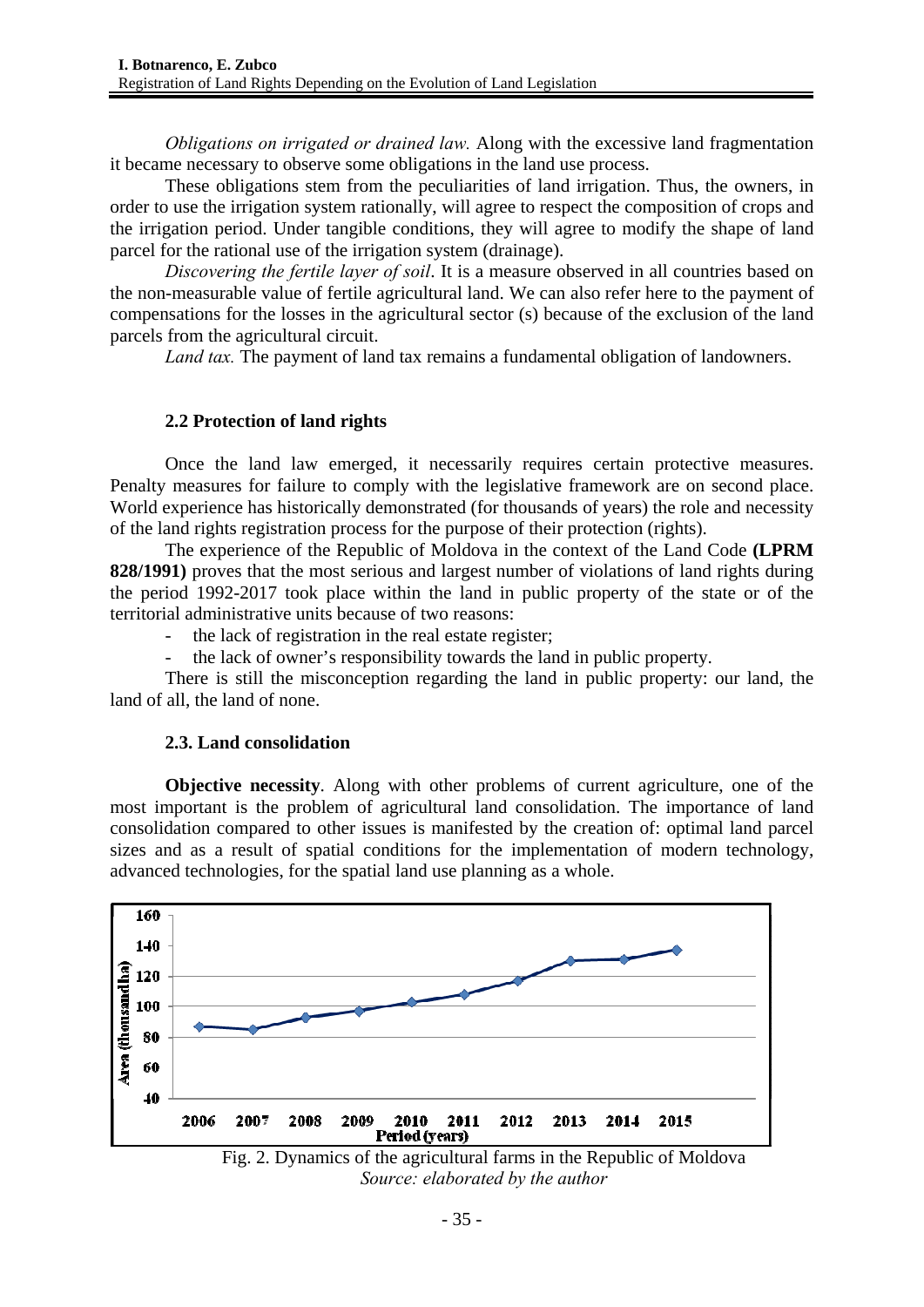At first sight, consolidation allows us to solve some simple problems, but looking deeply they have a major impact on enhancing the working process and the efficiency of modern agriculture. Current agricultural market severely punishes the producers who do not pay due attention to the profitability and product quality.

Figure 2 shows an example of agricultural land consolidation within the agricultural farms (AF).

The conceptual aspect of agricultural land consolidation lies in the fact that it (consolidation) represents a link in the chain of land relations reform. The first stage of the reform that included land privatization has already taken place (1992-2000).

Privatization has induced the excessive land parceling and fragmentation. The consolidation process will aim to redistribute and optimize the shape and size of private property.

It took too long for us to understand that the problem can't be avoided. The problem has to be solved.

Each stage in the agricultural reform will also create some new problems that also need to be solved in their turn.

The problem of the Republic of Moldova consists in the fact that it has penetrated too deep into the land parceling process. The average land area per country of 1.5 ha in the privatization process was fragmented in 3-5 land parcels at minimum, in many cases in 5-7. Our European partners have been talking lately more and more about the need of agricultural land consolidation.

The FAO has formulated a definition (notion), which stipulated that agricultural land consolidation begins in the merging of some (two and more) parcels in order to form a more optimal one in size. But the privatization process, in turn, caused the emergence of such "phenomena" as indefinite lands. Obviously, the legislative framework at that stage left this "form of law" unresolved. However, it does exist and requires certain formulation.

What really happened? More than a half of the landowners have received legal documents, including property registration in the real estate register. But they do not know the location of the land parcel on the ground. Perhaps there were no problems if there would be a "land mistakes program".

Given that the owner of the registered land wants its physical identification on the ground, some major problems emerge. Even the authors of those mistakes - the Agency of Land Relations and Cadastre - avoid to solve the problem.

The problem is the one of the owners.

It is necessary that these lands obtain a legal status that would allow to unlock the situation and solve the problems.

**An important problem** of land relations in the rural area, also caused by the privatization process, is related to the demographic situation, the age of population, the impossibility of the landowner to cultivate the land, etc. The world experience in land relations (including Romania) has applied the "agricultural life annuity". This practice includes the right of the old people to transfer to local councils their agricultural land for rent or property for an "agricultural life annuity".

Under the conditions of rational organization, the agricultural annuity has a positive impact on land consolidation and respectively a social impact on older people.Present situation requires the elaboration of a special law in order to implement the agricultural life annuity.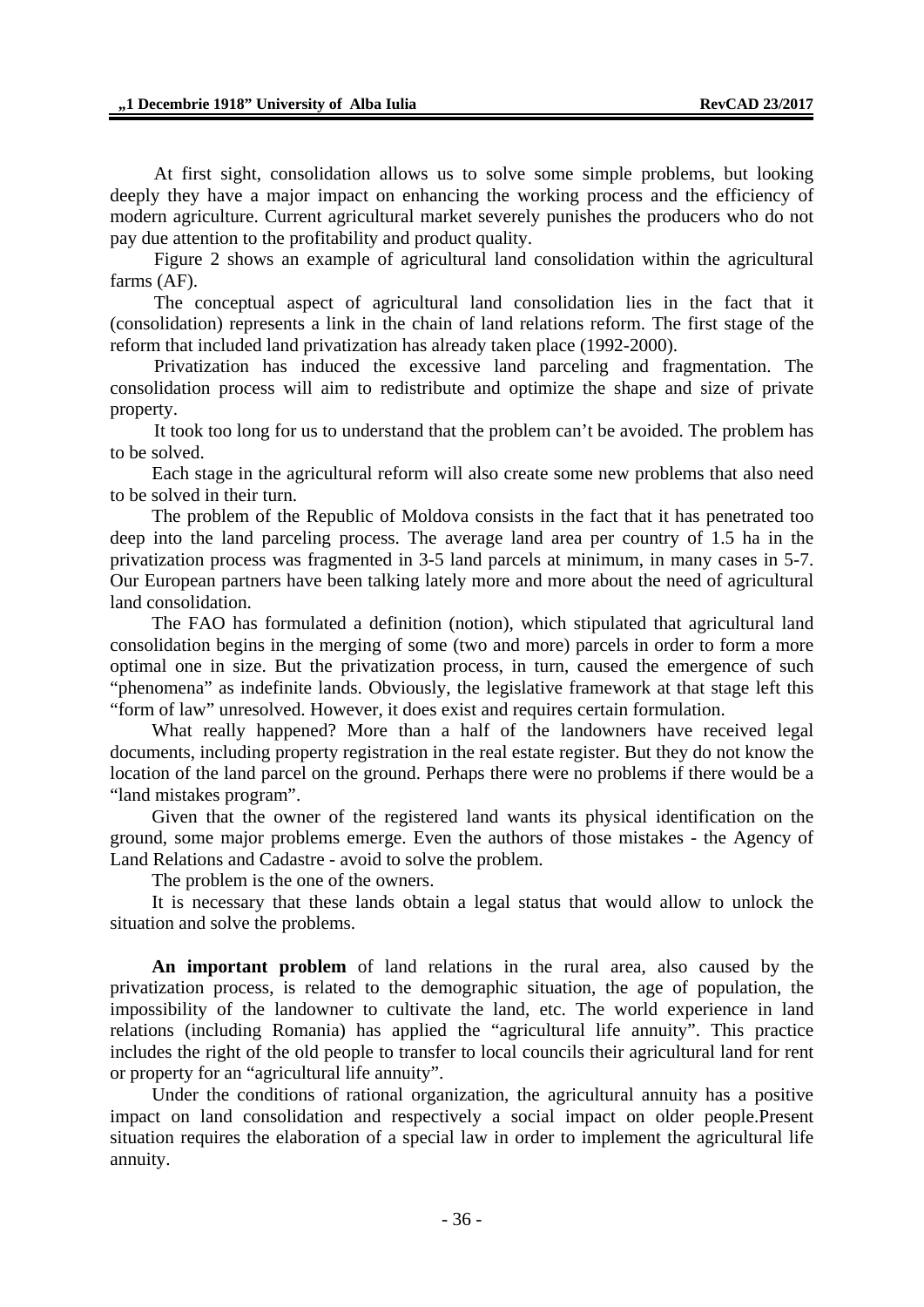**The current real situation of Moldova's agriculture** forces us to take concrete and urgent steps in this direction. The future of the whole rural area as well as the statehood of the country depends on agricultural development.

Along with solving the problems directly related to the optimization of land parcels size in Moldova, it is necessary to formulate a state policy regarding the legal organizational forms in agriculture.

# **2.4. Changing the land use category**

Changing the land use category represents an old problem in land relations. The Land Code **(LPRM 828/1991)** did not find the adequate solution to this important issue. From the point of view of the process of regulating land relations, this problem is indeed a current one. The area of forests in the Republic of Moldova compared to the EU average is 2-3 times lower.

As for the water fund, because of the lack of an effective record system, the situation is even worse. Agricultural land is permanently subject to degradation. Generally, the chapter "Changing the land use category" refers to the scenario of transferring the land destined for agriculture to the land destined for constructions, plants, facilities and other special destinations.

The interest in "Changing the land use category" finally consists in the following fact: who will manage the financial resources obtained from the exclusion of land from the agricultural circuit? It is (really) necessary that the financial resources obtained from the exclusion of land from the agricultural circuit be used for the public benefit of the locality from where the agricultural land was excluded.

However, the experience of both the EU and the Republic of Moldova proves that the process of changing the land use category, by its importance and complexity, can't be attributed only to the public authorities of the first level. Local public authorities do not have the possibility to create the necessary mechanism. The reality requires us to change the legal framework, which will observe the following scenario for changing the land use category:

- the initiative of changing the land use category belongs to the landowner who takes such a decision, determines the concrete location of the land parcel, formulates the purpose of the change;
- the decision to change the land use category is coordinated with the mayoralty in order to observe the pre-emption right;
- if the land parcel is not of public interest, the decision to change the land use category should be coordinated with the public institutions specialized in the sanitary, incendiary, ecological, architecture and construction and other fields according to the legislation in force depending on the purpose of the land use change;
- the decision of the landowner to change the land use category, to which the positive approvals issued by the responsible sanitary, incendiary, ecological, architectural and construction institutions, etc. will be attached, is submitted to the central public authority in the field of land relations (territorial cadastral office);
- the territorial cadastral office examines the documents submitted by the landowner and decides on the permission to change the document in the Real Estate Register (changing the land use category);
- in terms of a positive approval, the territorial cadastral office will estimate the amount of compensation for losses in the agricultural field;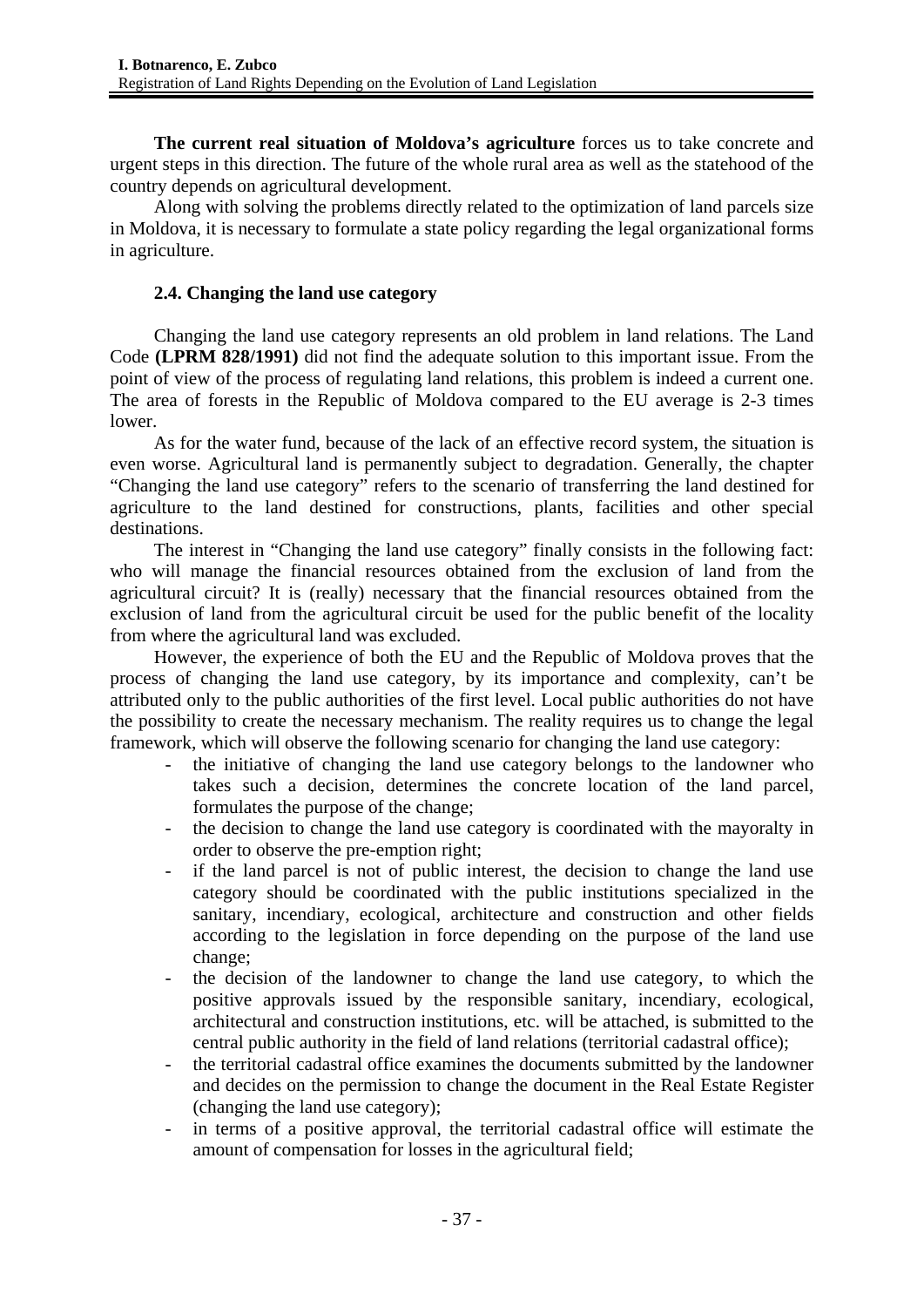- the landowner will transfer the respective financial resources to a special account of the local public authority;
- after compensating the losses in the agricultural field, the territorial cadastral office will change the document in the real estate register and will issue the respective extract from the register for landowner;
- based on the obtained extract on the change of the document in the real estate register, the landowner will acquire the right to use the land for the new land use purposes.

Changing the land use category represents the action to modify the document in the real estate register. The category of land use will be considered modified when the document establishing the status of the respective category is modified by the registrar of the territorial cadastral office.

Such a proposal to change the legislative framework is proposed to be examined by the civil society. Obviously it can be modified. In this chapter the author made an attempt to prove that the economic-land relations during the post-privatization period have passed a long stage of development (evolution). In this context, the legislative framework has evolved and continues to develop.

#### **3. Adjustment of the registration process to the new land relations**

The process of rights registration remains the most important protection mechanism. It is impossible to imagine a right in the absence of a protective mechanism. A similar situation has been created at present in the Republic of Moldova.

The land registration process has remained unchanged since the beginning of the privatization. For these reasons, the credibility of legal actions is low. A number of legal rules, because of the lack of possibilities to be viewed, are not respected.

The economic policies are the most affected by these gaps.

A significant example is represented by the need to protect high quality land. This legal norm has a universal content but it will remain just a statement as long as it is not materialized and entered in the cadastral register, as well as respecting the regime of sanitary protection areas. Every physical or juridical person should have the possibility to view the limits of the restrictions established by the legislation and entered in the cadastral register.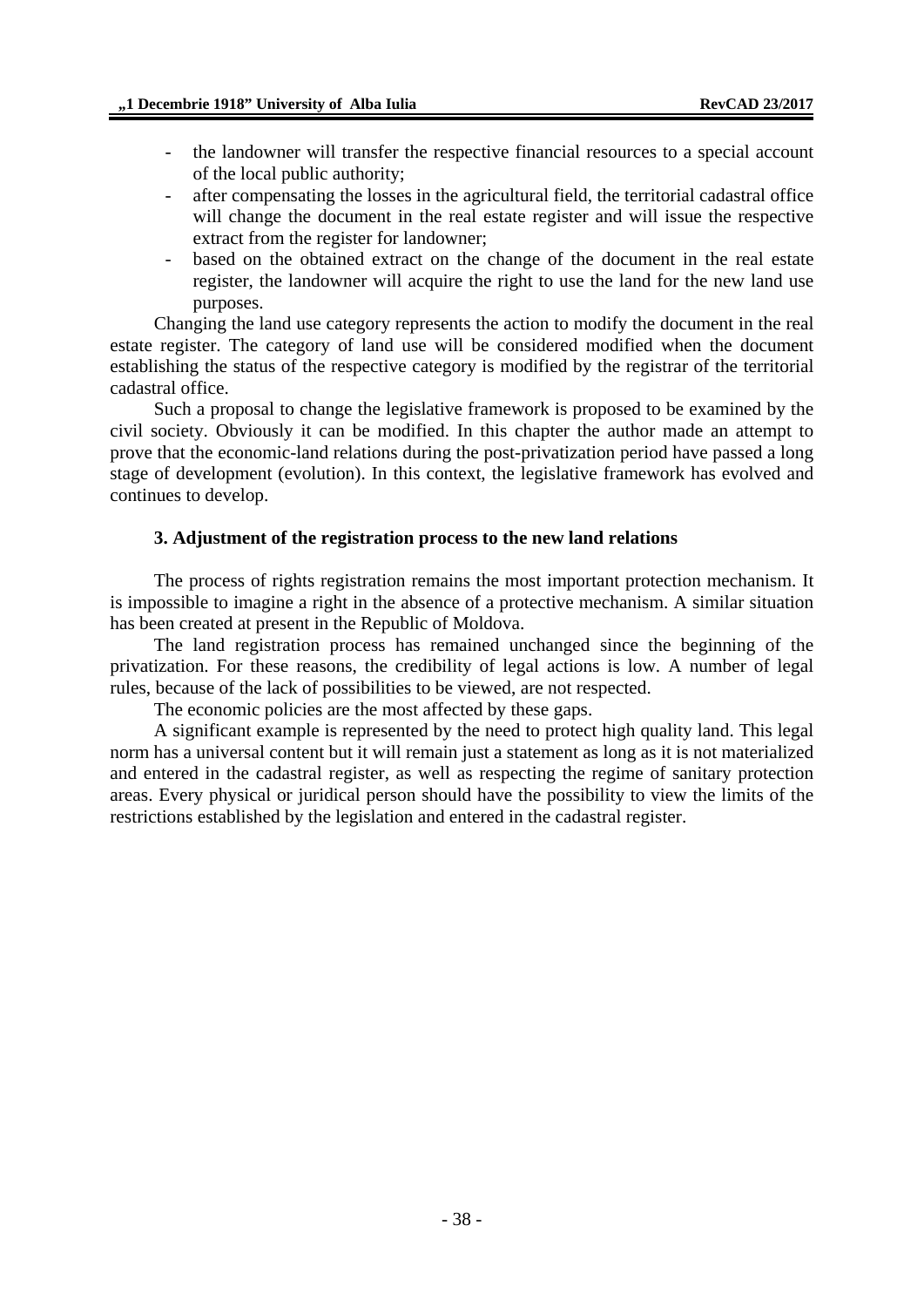| <b>Chapter A</b>                             |          |                                                                                                                                                                                                                                  |                                                                                                                                                                                                                                                                                                                                            |                                                         |                                        |             |
|----------------------------------------------|----------|----------------------------------------------------------------------------------------------------------------------------------------------------------------------------------------------------------------------------------|--------------------------------------------------------------------------------------------------------------------------------------------------------------------------------------------------------------------------------------------------------------------------------------------------------------------------------------------|---------------------------------------------------------|----------------------------------------|-------------|
| Subchapter II. Property right to real estate |          |                                                                                                                                                                                                                                  |                                                                                                                                                                                                                                                                                                                                            | The presence of subchapter III<br>N <sub>o</sub><br>Yes |                                        |             |
| nr.                                          | Real     | Data about the                                                                                                                                                                                                                   | Legal document based on                                                                                                                                                                                                                                                                                                                    | The                                                     | Date and                               | <b>Note</b> |
|                                              | estate   | owner                                                                                                                                                                                                                            | which the entry was issued                                                                                                                                                                                                                                                                                                                 | shar                                                    | Registrar's                            | S           |
|                                              | T, C, I  |                                                                                                                                                                                                                                  |                                                                                                                                                                                                                                                                                                                                            | e                                                       | signature                              |             |
| $\mathbf{1}$                                 | 2        | 3                                                                                                                                                                                                                                | $\Delta$                                                                                                                                                                                                                                                                                                                                   | 5                                                       | 6                                      | 7           |
| 2.1<br>2.2                                   | T,C<br>I | Name, surname,<br>date, month, year<br>of birth, personal<br>code, address.<br>The form of entry:<br>tabulated<br>Name, surname,<br>date, month, year<br>of birth, personal<br>code, address.<br>The form of entry:<br>tabulated | Land. The title<br>authenticating the<br>ownership rights nr.<br>34261011001, date of<br>issue.<br>Construction-<br>34261011001.01<br>The act of recording on the<br>ground attesting the<br>compliance of construction<br>with project<br>documentation.<br><b>Isolated room -</b><br>34261011001.01.001<br>Tabulated<br>Owner's decision | 1.0<br>1.0<br>1.0                                       | 10.10.2009<br>10.10.2009<br>20.10.2009 |             |

### Fig. 3. The content of Real Estate Register *Source. ARFC*

# **4. Conclusions**

1. The economic-land relations are in a constant development and as a result cause the emergence of new rules of law appropriate for the situation. These rules need to be formulated and protected. The protection of all legal norms of law, interests, priorities, as well as monitoring the compliance with obligations, restrictions, etc. can only be done by applying a register of rights to land.

2. The legislative framework regulating the land relations in the Republic of Moldova is not suitable for land relations. The land code established in 1991 is exhausted and another one is not yet elaborated. The lack of the legislative framework puts an end to the effective implementation of social and economic reforms.

It is necessary to elaborate and approve a new Land Code, which will reflect the most crucial problems of the current economic relations.

3. It is necessary to direct the real estate register towards the registration and protection of rights. The coordination of the legal framework and of the land (real estate) rights register content is still an important issue. The Land Register or Real Estate Register can be effective within the specialized cadastres (specialized or functional).